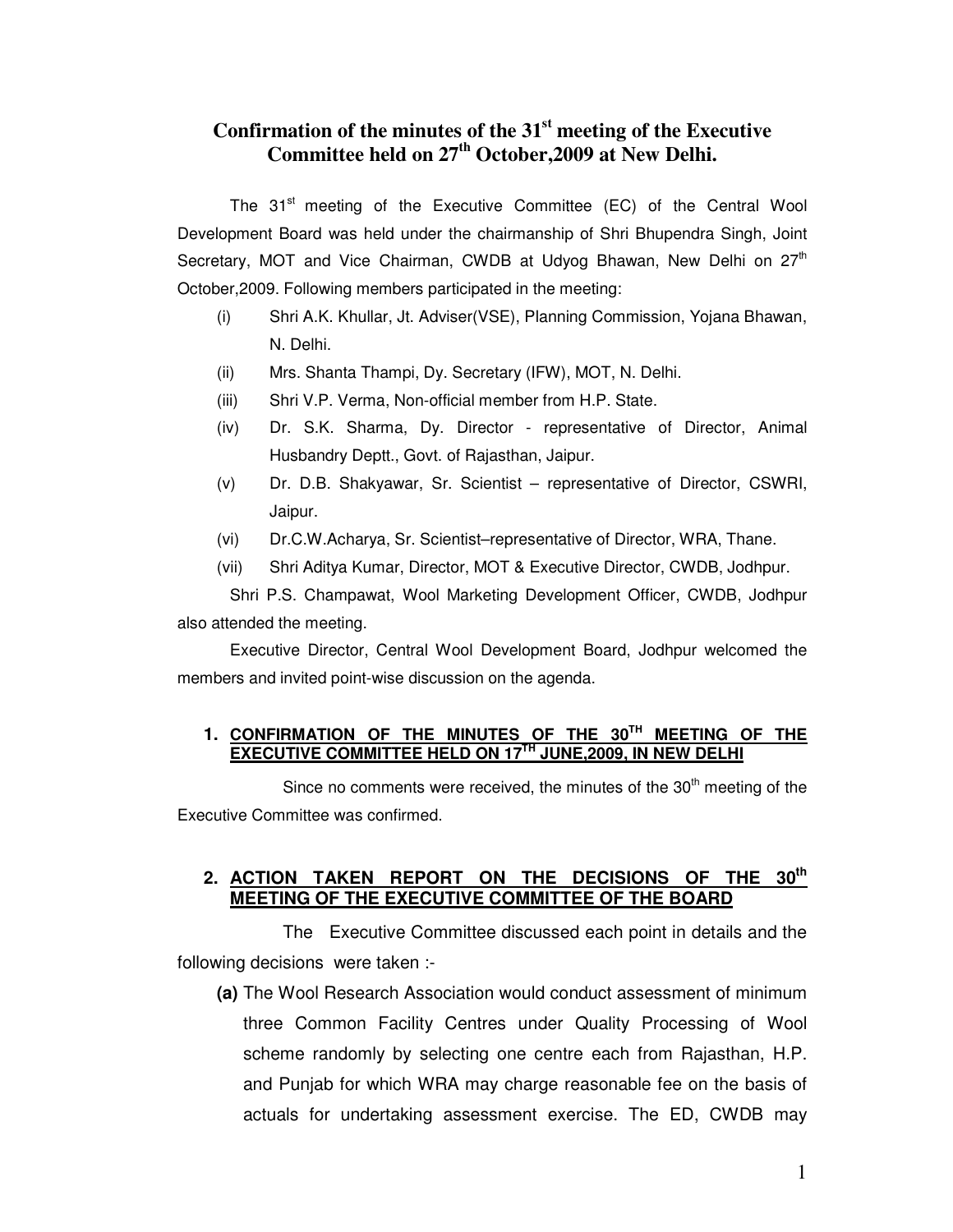finalize the fee/charges in consultation with WRA. The EC also directed that assessment work should be completed by the end of November, 2009.

- **(b)** A meeting with Oriental Insurance Co. (OIC) was held by Jt. Secretary, MOT & VC, CWDB recently in Delhi in which it was decided to decentralize the sheep insurance works to Divisional Offices situated in Project areas. However, OIC is yet to implement this decision. The Jt. Secretary & Vice Chairman, CWDB directed the ED, CWDB to take up this matter with the OIC and also write a letter to the CMD, OIC from the Jt. Secretary, MOT & VC, CWDB.
- **(c)** It was directed that the Board may collect list of some good NGOs who are working in North-Eastern States from DONER, New Delhi to implement Board's programme in the region in future since spending in NE region is not adequate and all efforts should be made to spend 10% funds in NE region.
- **(d)** For construction of Board's office building at Jodhpur, the Board may hire the services of an architect to re-design the proposal as directed by the EC. VC, CWDB expressed dissatisfaction on the tardy progress in this regard.
- **(e)** The Board should display all necessary information related to each scheme/project on the Board's website with beneficiary details as per earlier directions of EC to keep it informative and transparent. It should also put a metre on the web to see how many visitors visit the sight.

#### **3. TO APPRISE THE COMMITTEE OF THE PROGRESS MADE BY THE BOARD UNDER ITS VARIOUS SCHEMES DURING CURRENT FINANCIAL YEAR 2009-10 UPTO 30TH SEPTEMBER,2009.**

The EC noted the statement regarding physical and financial achievement. Board was directed to expedite the progress and utilization of funds. EC was particularly concerned about the cases where executing agencies had submitted UCs but the next installments were not released because of late verifications by Board. EC directed that in future all verifications must be done during the course of implementation and once UC is submitted, funds should be released within 15 days positively since delay at that stage creates a bad image for functioning of the Board. It was also directed that the Board may prepare Revised Estimates (RE) as per the requirement of funds for each scheme and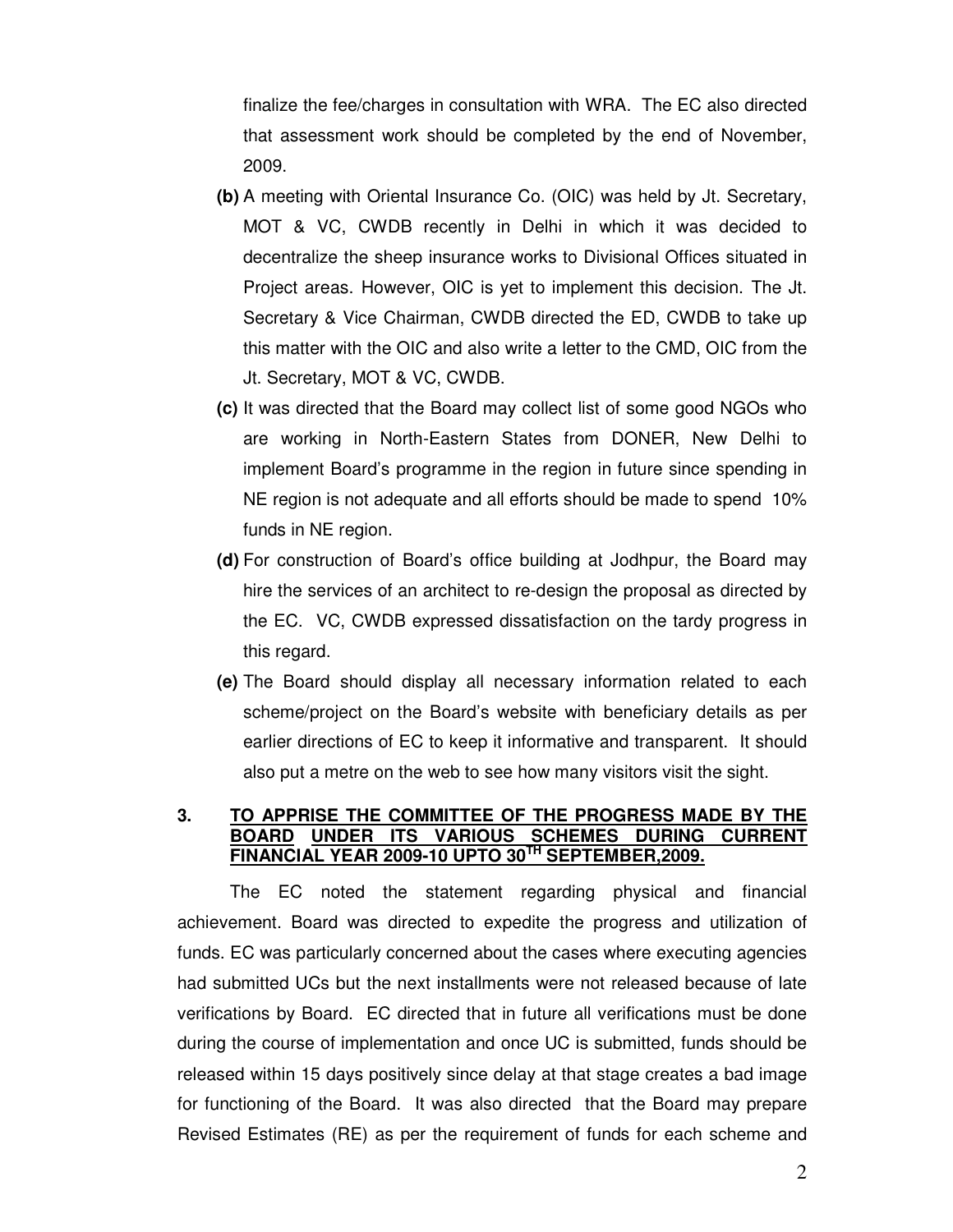more funds be given in components like marketing support and woolen expos where there is greater demand and better utilization.

### **4. TO APPROVE THE NOTE FOR STANDING FINANCE COMMITTEE REGARDING MODIFICATION OF I.W.I.D.P. SCHEME FOR REST OF THE PERIOD OF THE 11TH FIVE YEAR PLAN.**

 It was directed that the CWDB should reframe Note on SFC for IWIDP for introducing some new components as suggested by the team of the Planning Commission. It was intimated that these new components will be implemented with the savings from other components of the scheme. The following suggestions were given in this regard:-

- Labour contribution should be arranged by the implementing agency/ beneficiary in such components.
- Beneficiary contribution and self-sustainable aspect of Multiple Facility Centre should be explored to make it viable in long term.
- Detailed methodology and proper guidelines should be drawn for each new component.
- For marketing of raw wool, the provision of Revolving fund should be created only for organizations of State Governments.
- The Board may prepare a model scheme for ram-rearing in private sector in consultation with the implementing agencies under SWIS, State Government organizations etc. This should be included in the SFC Note as a new component.
- Revised SFC exercise must be completed by  $30<sup>th</sup>$  November so that approval of the competent authority be taken by  $15<sup>th</sup>$  December and it could be implemented in this financial year.

# **5. TO APPROVE THE ANNUAL PLAN FOR THE YEAR 2010-11 OF THE BOARD.**

 The Executive Committee approved Plan allocation of Rs. 15.0 crore for the Annual Plan 2010-11 of the Board with increased internal allocation for the scheme of marketing support through woolen expos as per its actual requirement.

# **6. TO APPROVE MODIFICATION IN WOOLLEN EXPO ACTIVITY (EXHIBITION-CUM-SALE OF WOOLLEN) UNDER 'HRD & PROMOTIONAL ACTIVITY' OF THE BOARD.**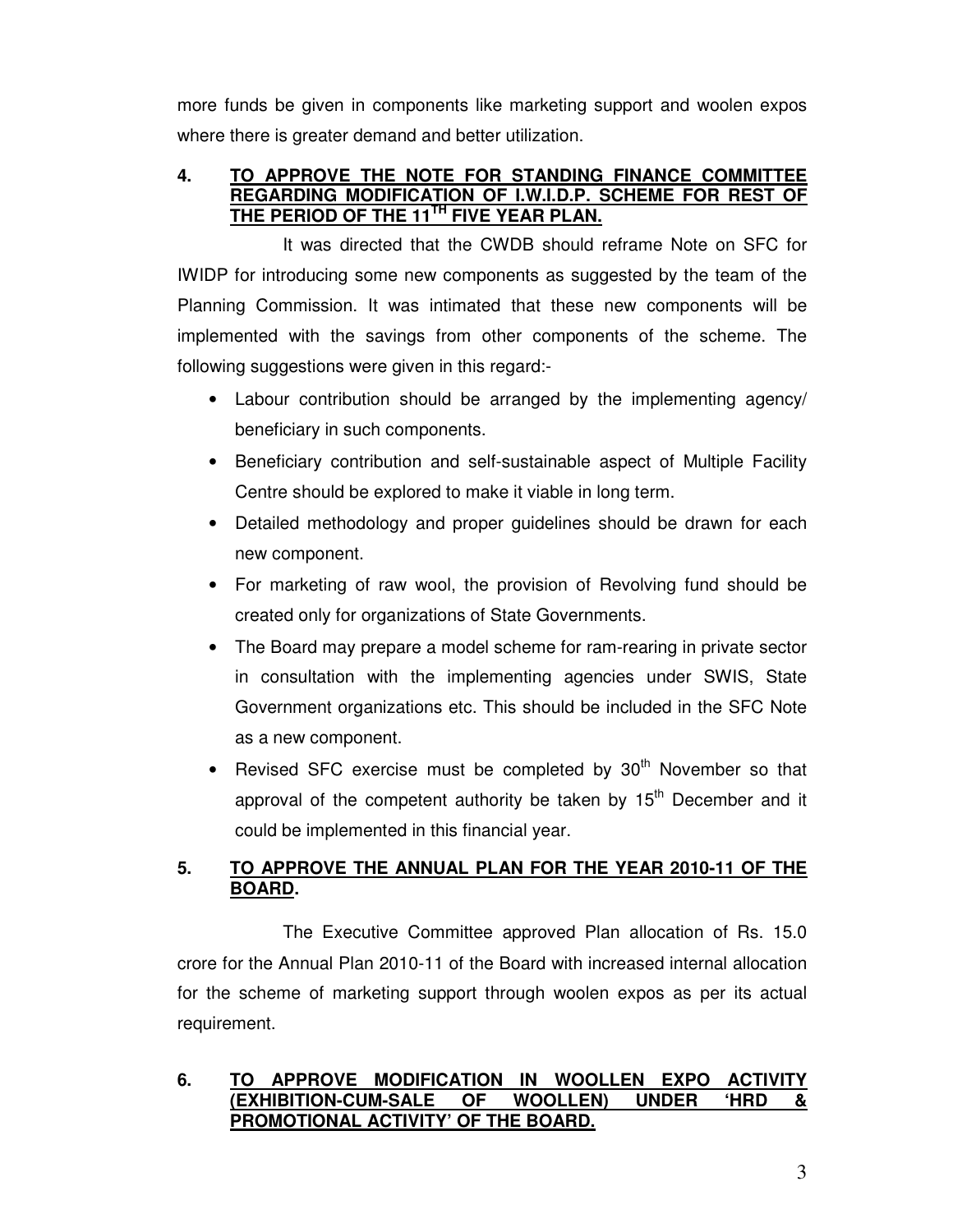After detailed discussion, on issues like delayed approval of expos, non prepration of a calendar of expos on the beginning of the year etc. the Executive Committee approved modified Woolen Expo activity and directed to revise the guidelines on following points :

- (i) Existing GOI financial rules and procedure will be followed by coordinating agency in implementation. The agency would submit Audited Accounts of the expenses incurred against advance amount duly certified by the CA, and there would be no need to depute Board's representative for verification of tendering process and vouchers which should be dispensed with in order to avoid delays and increase in travel expenses.
- (ii) Release of funds will be in two installments i.e. 50% at the time of sanctioning the Expo and 50% within 15 days of submission of final claim by the agency after the Expo is over. Board will ensure release of first installment within a week after approval of EC.
- (iii) In order to attract buyers, an additional provision of organizing cultural and educational programmes during the expo may be held and Board may provide additional grant for such activity subject to a ceiling of one lakh rupees.
- (iv) As far as possible, the Expos should be inaugurated by VIPs and invitation cards should be issued to all Board members, officers in the Ministry and other dignitaries as per guest list of DC(HL) and DC(HC).
- (v) To verify the Expo, claims should be submitted by the executing agencies with news clippings of the event in news-papers, event photos and a minimum 15 minutes video film on CD to cover whole Expo & also video clips of peak visitors days.
- (vi) The members of the EC should be invited to visit the Expo. The Board will bear boarding, lodging and transportation expenses as per provisions under Govt. of India.
- (vii) The Board may also depute an officer of the Board to visit Expo, if it feels necessary.
- (viii) The issue of non-participation of many allottees in the fair was discussed in detail. It was found that the list of registered exhibitors with the Board is obsolete. It was also found that with a meager staff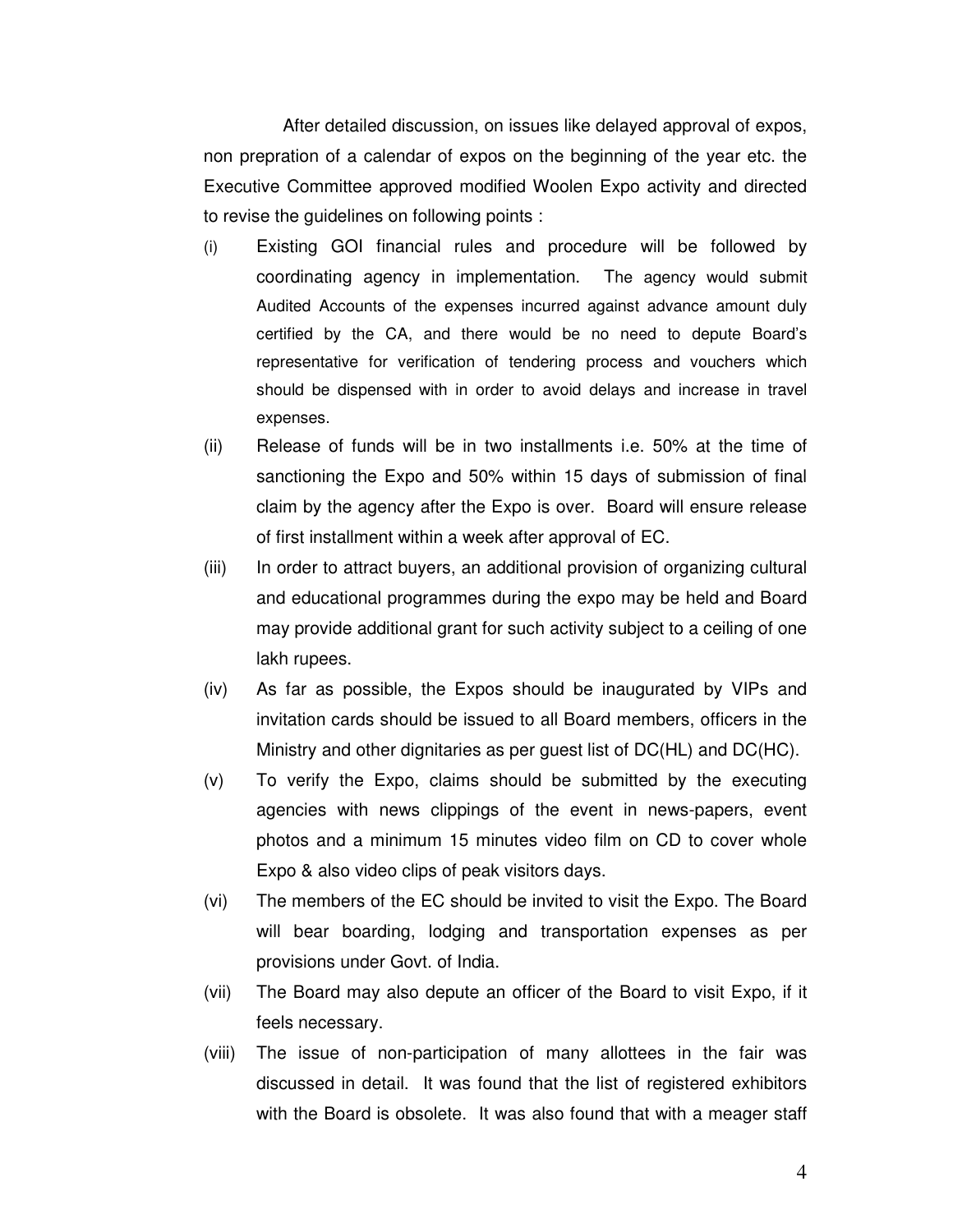strength, Board should not use its manpower in non productive and routine works of implementation. Hence it was decided that the job of inviting the participants should be left to the coordinating agency. Board should update the list of participants of weavers/artisans/societies etc. from time to time and provide it to the coordinating agency for allotment of stalls on some transparent and equitable principle. The revised list should include persons dealing in wool and woolen products and registered with the office of the Development Commissioner (Handlooms)/Development Commissioner (Handicrafts)/ District Industries Departments of States etc. Board should invite such participants through placing an ad on its web site. This exercise should be completed as soon as possible. However, the expos to be conducted during this period should not be affected and delayed because of this revision.

### **7. TO APPRISE THE COMMITTEE REGARDING ORGANIZING 'WOOLLEN EXPOS' AT DEHRADUN, GUWAHATI, LUCKNOW, AHMEDABAD AND PUNE DURING 2009-10.**

 The EC noted that seeing the direct benefit of woolen expos Board may organize more Woollen Expos during current financial year. The ED, CWDB mentioned that the Board has received some more proposals for organizing Expos. The EC gave approval for organizing Expos at Dehradun, Shillong, NOIDA and Deseart festival at Jaisalmer. EC also asked Board to explore the possibility of holding expos in hill stations during spring and summer at places like Mussoorie, Nainital, Manali etc. It was also advised that Board must participate in famous India International Trade Fair New Delhi in future. In the interest of avoiding delays, EC authorized Vice Chairman, CWDB to approval any further proposal if found good during this financial year.

#### **8. TO APPRISE THE COMMITTEE OF THE POSITION OF PENDING UTILIZATION OF FUNDS PROVIDED BY THE C.W.D.B. TO VARIOUS IMPLEMENTING AGENCIES DURING 10th & 11th PLAN PERIODS.**

 The EC noted and directed the CWDB to pursue the matter regarding refund of unspent balance grant amount being kept by the various State government agencies. The Board may request MOT with details to take up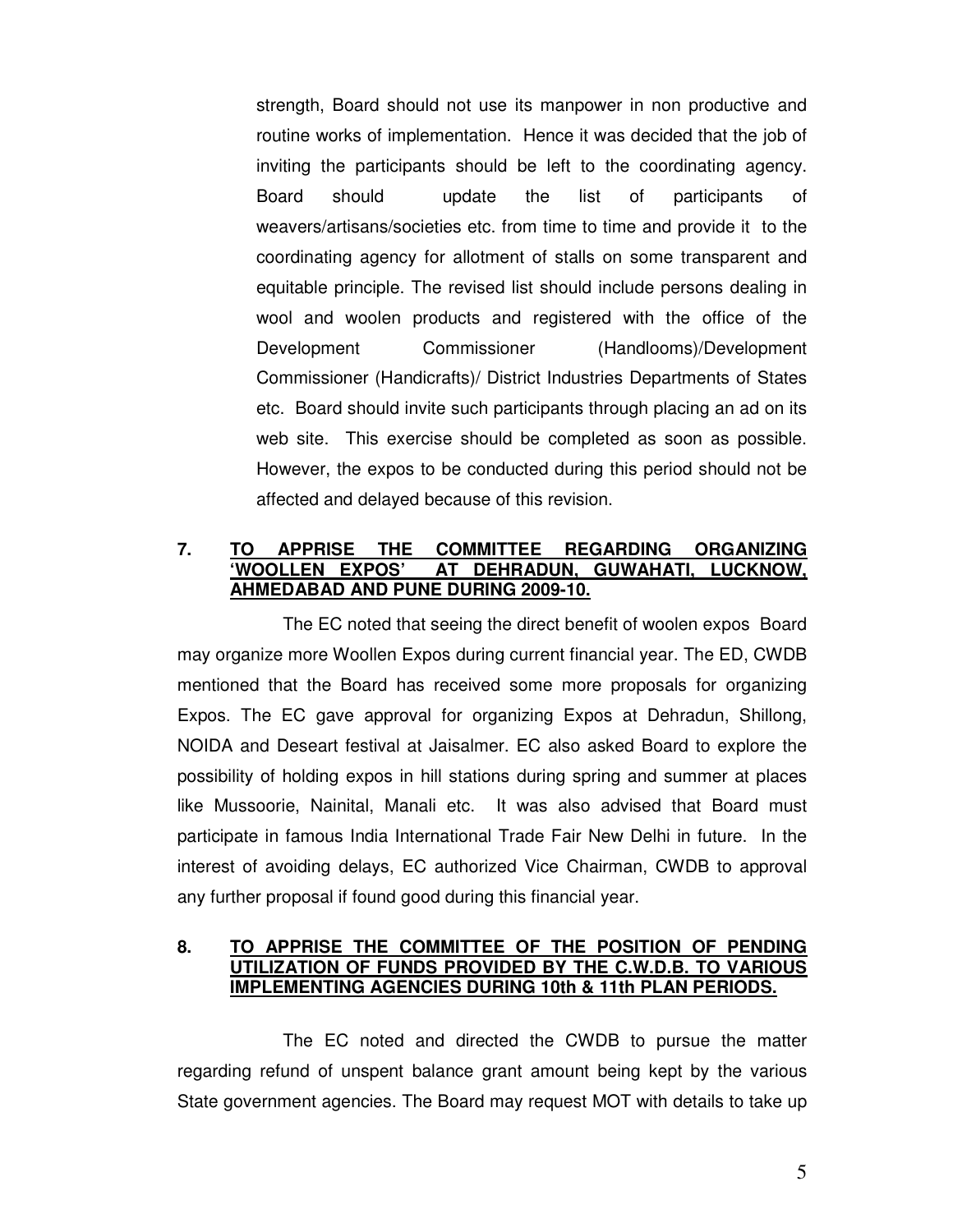the matter with the Ministry of Finance for recovery of unspent grant amount by various State Govt. Agencies/Deptts.

EC noted with concern that several NGOs are yet to submit utilization certificates of the funds released to them in the past. EC directed that time bound notices should be sent to such NGOs to submit utilization certificates of the funds released to them in the past.

### **9. TO APPROVE MID-TERM EVALUATION EXERCISE OF BOARD'S SCHEMES BY HIRING SERVICES OF M/s. DATAMATION AND M/s. MPCON.**

 The Executive Committee directed to complete all mid-term evaluation work by  $15<sup>th</sup>$  December, 2009 with financial approval of Rs. 10.84 lakhs with the help of (i) Datamation Consultants Pvt. Ltd., New Delhi and (ii) Madhya Pradesh Consultancy Organization Ltd., (MPCON) Indore. The Committee directed to insert a clause for imposing penalty if agency fails to submit the report in given time frame.

# **10. TO CONSIDER THE MATTER REGARDING CONTINUATION OF S.W.I.S. PROJECT IMPLEMENTED BY FLIGHT INDIA, NAGPUR.**

 The EC was of view that as the matter is under investigation of CBI, no further grant should be released to Flight India, Nagpur. However, it was directed that the CWDB may take up the matter with the CBI regarding continuation/discontinuation of grant to the Agency as beneficiaries are not able to receive the benefits of the Project and take action accordingly.

### **11. TO NOTE FINAL REPORT ON CONCURRENT EVALUATION EXERCISE REGARDING I.W.I.D.P. SCHEME OF THE BOARD SUBMITTED BY W.R.A., THANE.**

Dr. C.W. Acharya, Sr. Scientist, Wool Research Association, briefed the Committee about final report of Concurrent Evaluation Exercise of IWIDP of the Board and mentioned that the team was overall satisfied with implementation of the SWIS on the basis of findings of survey of implementing agencies and interaction with the beneficiaries etc. It was decided to circulate the final report to all the members of the EC on their e-mails by the CWDB. The Committee noted the final evaluation report on IWIDP.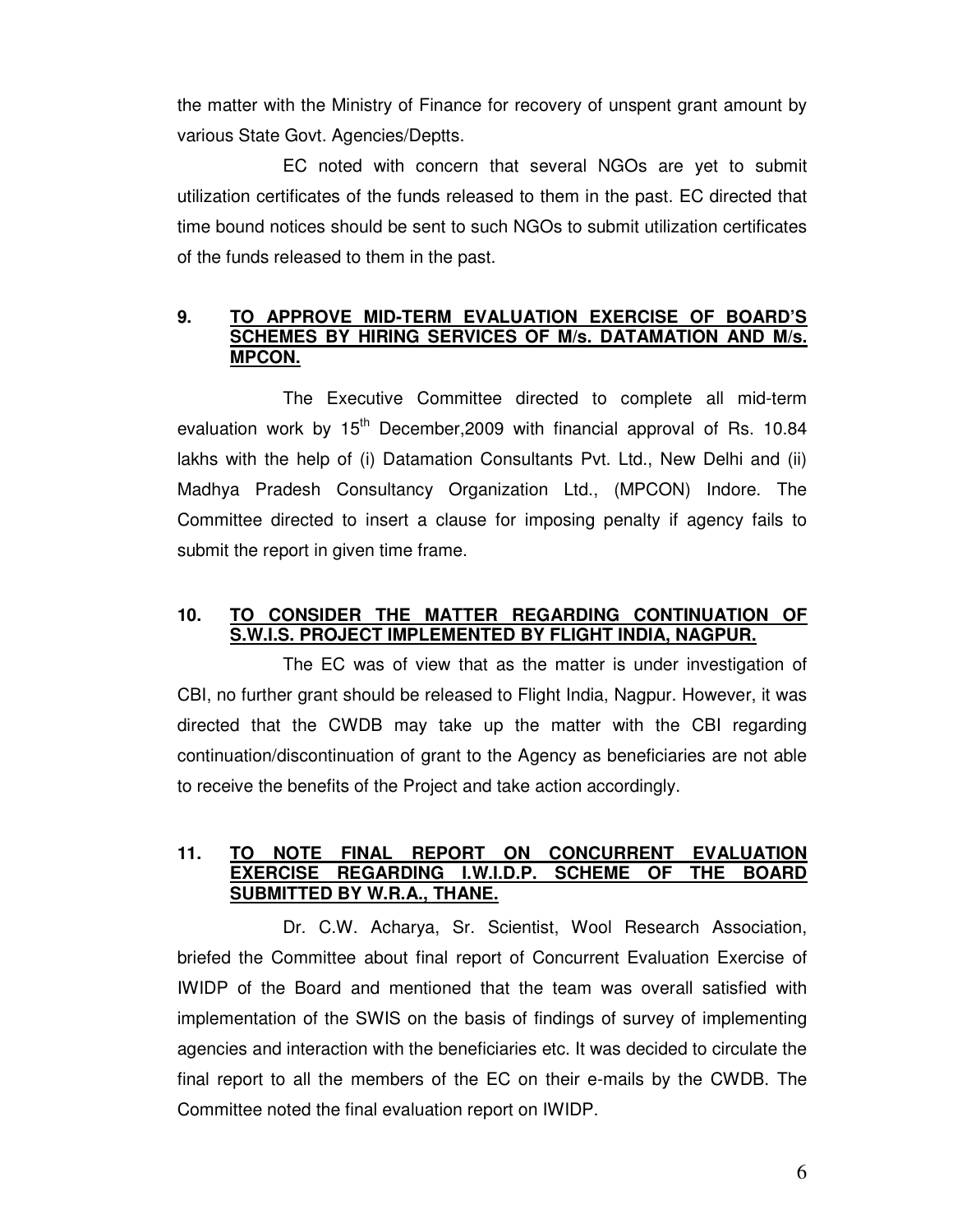### **12. APPROVAL FOR RELEASE OF RS. 1,83,350/- TO J. & K. STATE SHEEP BOARD FOR PAYMENT OF V.A.T. CHARGES FOR PURCHASE OF WOOL DRYER PLANT.**

 The matter was discussed. It was noted that since the Board had already sanctioned the project of Rs. 7.55 lakh (with taxes extra) in favour of J&K Sheep Development Board, the action is to be taken by ED, CWDB only. EC has no role to play. The agenda item was accordingly withdrawn.

# **13. TO NOTE STATUS OF PENDING LEGAL CASES:**

 The Executive Committee noted the status of pending legal cases and directed ED to effectively monitor the cases and take all necessary steps.

## **14. OTHER AGENDA ITEMS :**

# **(a) Financial assistance for organizing National Seminar by CSWRI (ICAR) at Jaipur :**

 Dr. D.B. Shakyawar, Sr. Scientist, CSWRI (ICAR) requested the Committee for financial assistance of Rs. One lakh from the CWDB for organizing national seminar on "Stress Management in Small Ruminant Production and Product Processing" at Jaipur during January 29-31, 2010 to be held by Indian Society for Sheep & Goat Production and Utilization (ISSGPU). The Committee approved Rs. One lakh to be released to ISSGPU, Avikangar for organizing the seminar in collaboration with CSWRI, Avikanagar and CIRG, Makhdoom, Mathura during 2009-10 and directed them to invite the members of the EC and all implementing agencies under SWIS of CWDB.

#### **(b) Rectification of breed under SWIS :**

 The Executive Director, CWDB informed that it has been pointed out by the project monitoring team of the CWDB during field visits under a few projects there are some anomalies in mentioning the type of breed of sheep. In such cases, the prevailing sheep breed in selected project area is different from the breed mentioned either in the proposal of the implementing agency or in the Sanction Order of the Board. Unless it is rectified, it will hamper the release of further funds to these agencies.

 After detailed discussions, it was directed that the Board may get views/clarifications from the technical members of the Project Committee who